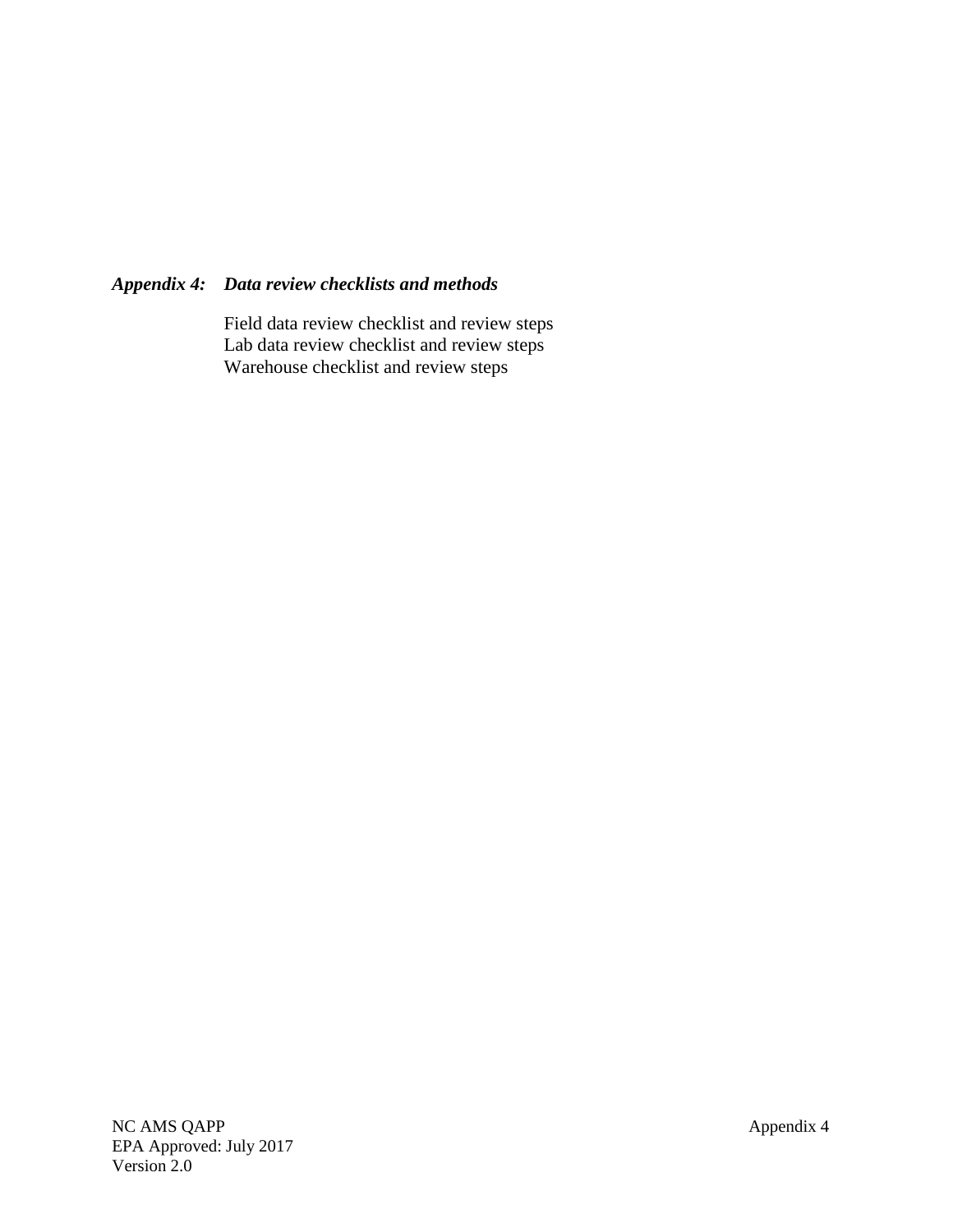NC AMS QAPP Appendix EPA Approved: July 2017 Version 2.0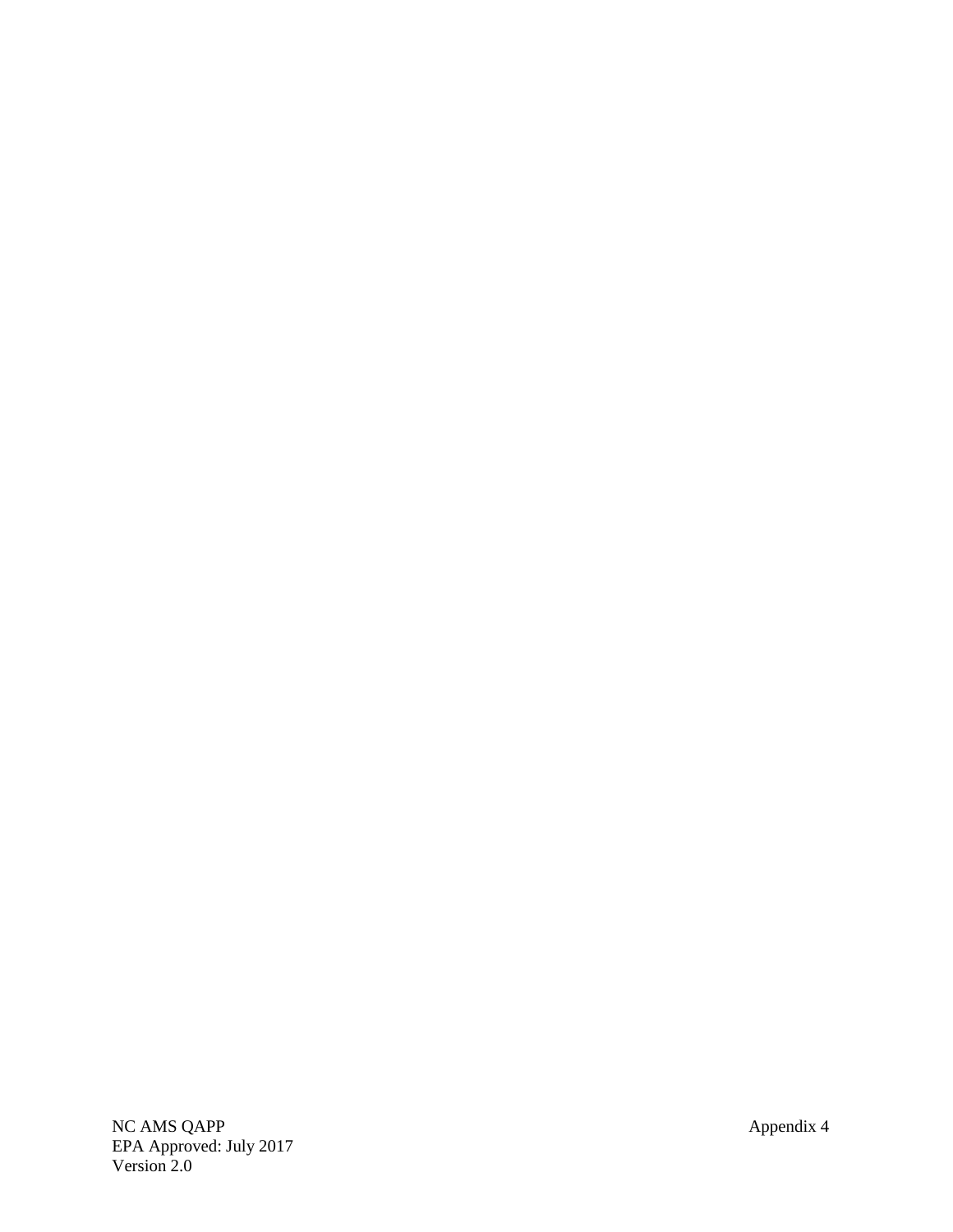## AMS Field Data Review Checklist

| <b>Review Monthly Spreadsheets</b>    |                                                                                                              |  |  |  |
|---------------------------------------|--------------------------------------------------------------------------------------------------------------|--|--|--|
| Combine Spreadsheets to One File      |                                                                                                              |  |  |  |
| <b>Field Cleaner</b>                  |                                                                                                              |  |  |  |
| Data Stacked in JMP                   |                                                                                                              |  |  |  |
| yyyyDataQA.accdb                      |                                                                                                              |  |  |  |
| Duplicates Results without Depth      |                                                                                                              |  |  |  |
| Crosstab Query:                       | 10<br>300                                                                                                    |  |  |  |
| <b>Duplicates for Results</b>         |                                                                                                              |  |  |  |
|                                       | Total # of Sampling Events: __________                                                                       |  |  |  |
| Range of Results                      |                                                                                                              |  |  |  |
| <b>Null Values</b>                    |                                                                                                              |  |  |  |
| <b>Comments Field</b>                 |                                                                                                              |  |  |  |
| <b>Results by Station</b>             |                                                                                                              |  |  |  |
|                                       | Random Sample Set- hard copy review<br>____% of Data, _______# of Sampling Events, ______ # of Data Reviewed |  |  |  |
| Notes:                                | Non-recorded: __________ No Hard Copy: _________ Non-Matching: _____________                                 |  |  |  |
| # of Records: _______________________ |                                                                                                              |  |  |  |
|                                       |                                                                                                              |  |  |  |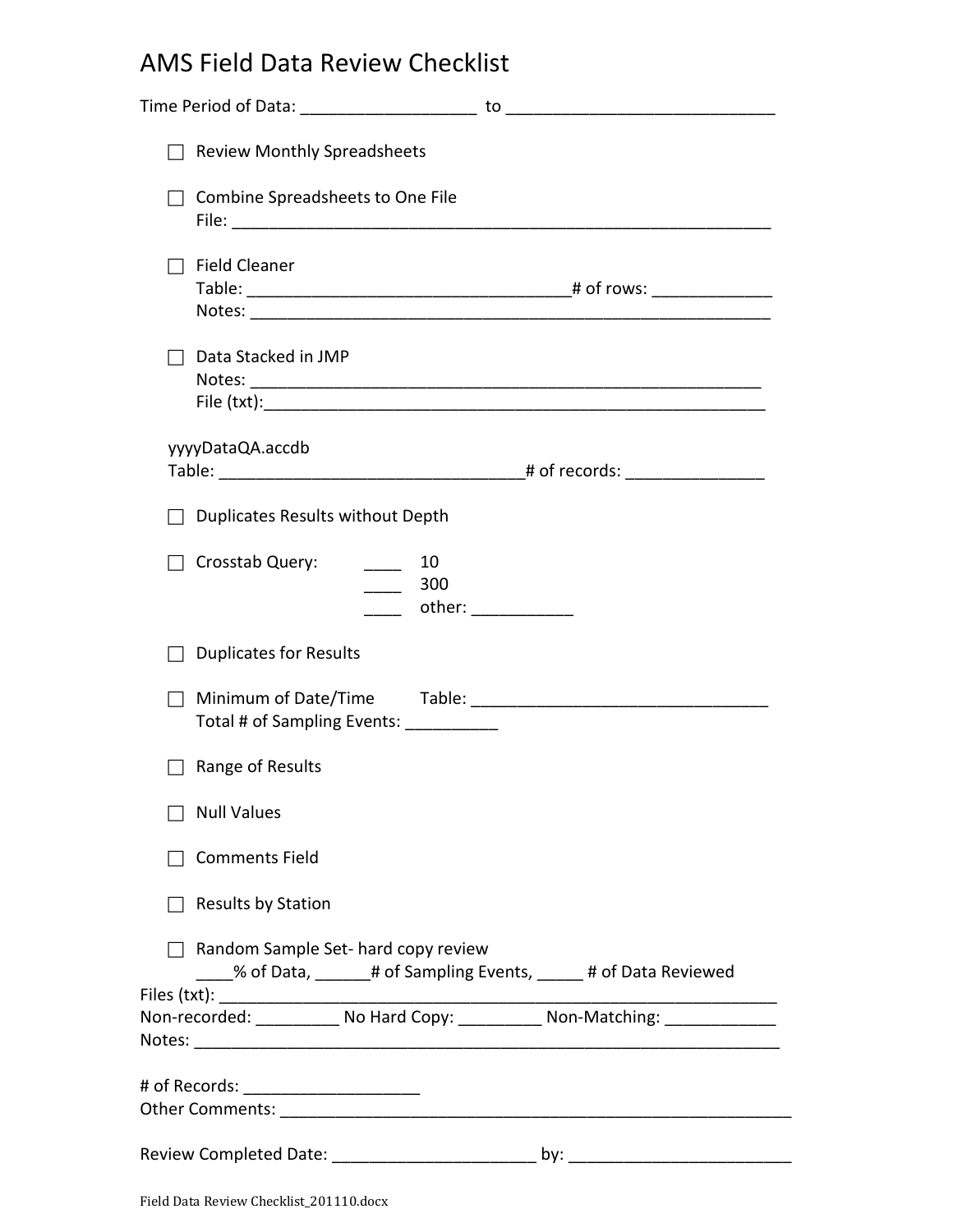# **AMS Field Data Review and Finalization**

Field data are entered by regional monitors into a regional monthly field data spreadsheet saved as yyyy\_mm rRO.xlsx. Regional spreadsheets are reviewed when received and identified concerns (such as values out of range or missing values) are sent back to the monitors for review and revision if necessary. This review process pulls the regional monthly spreadsheets together and includes a more thorough review and check of the data.

## **Monthly Spreadsheets**

**(D:\AMS Everything Useful\Shared\_AMS\Monthly AMS data summaries\yyyy)** Combine regional sheets into one excel file per month. Save file as **yyyy\_mm.xlsx.**

Review monthly spreadsheet columns for missing data, typing errors, and miskeys. Common errors:

Date: Not within time period or missing; format: yyyymmdd Time: Odd times such as early morning and late night or missing; format: hhmm Depth: Very high numbers or missing

Results: Out of normal range for parameter

Collector: Missing or wrong format (lastname firstinitial\lastname firstinitial) Make changes or add missing data. This may require contacting monitors so they can check their records. Also if you have received the corresponding lab sheets some data may be on them.

Save file.

Combine monthly spreadsheets for time period reviewing usually by quarter or 4 month interval. Review quarterly spreadsheet again to make sure no data are missing.

Save file as **yyyy\_month-month\_Field.txt**. (ex. 2013\_Jan-Apr\_Field.txt)

## **Field Cleaner**

## **(D:\AMS Everything Useful\ Data Review)**

## Import txt file into **FieldCleanerB.accdb**

When importing change date/time fields to text fields and parameter fields to numberdouble. You will want Access to add a primary key (autonumber). Name imported data table- **tblyyyy\_month-month\_Field** Once imported review table especially check date/time fields for correct format.

Delete all RAMS Visit IDs (begin with R instead of V) from table

## Append recent Visit IDs to **tblCurrentVID** with query **qappVisitIDsToCurrentVID.**  Open **qappVisitIDsToCurrentVID** in design view.

Change the criteria to the month(s) and year associated with the Visit IDs to be added. **!**Run Query. *(Note: tblVisitID is linked from the Labsheet database)*

Open table **tblToBeCleaned**- Clear old data by highlighting all rows and selecting delete records.

Append new field data to **tblToBeCleaned** Open design view of append query- **qappAddTotblToBeCleaned**. Add new table to query- Query Tools> Design Tab> Show Table.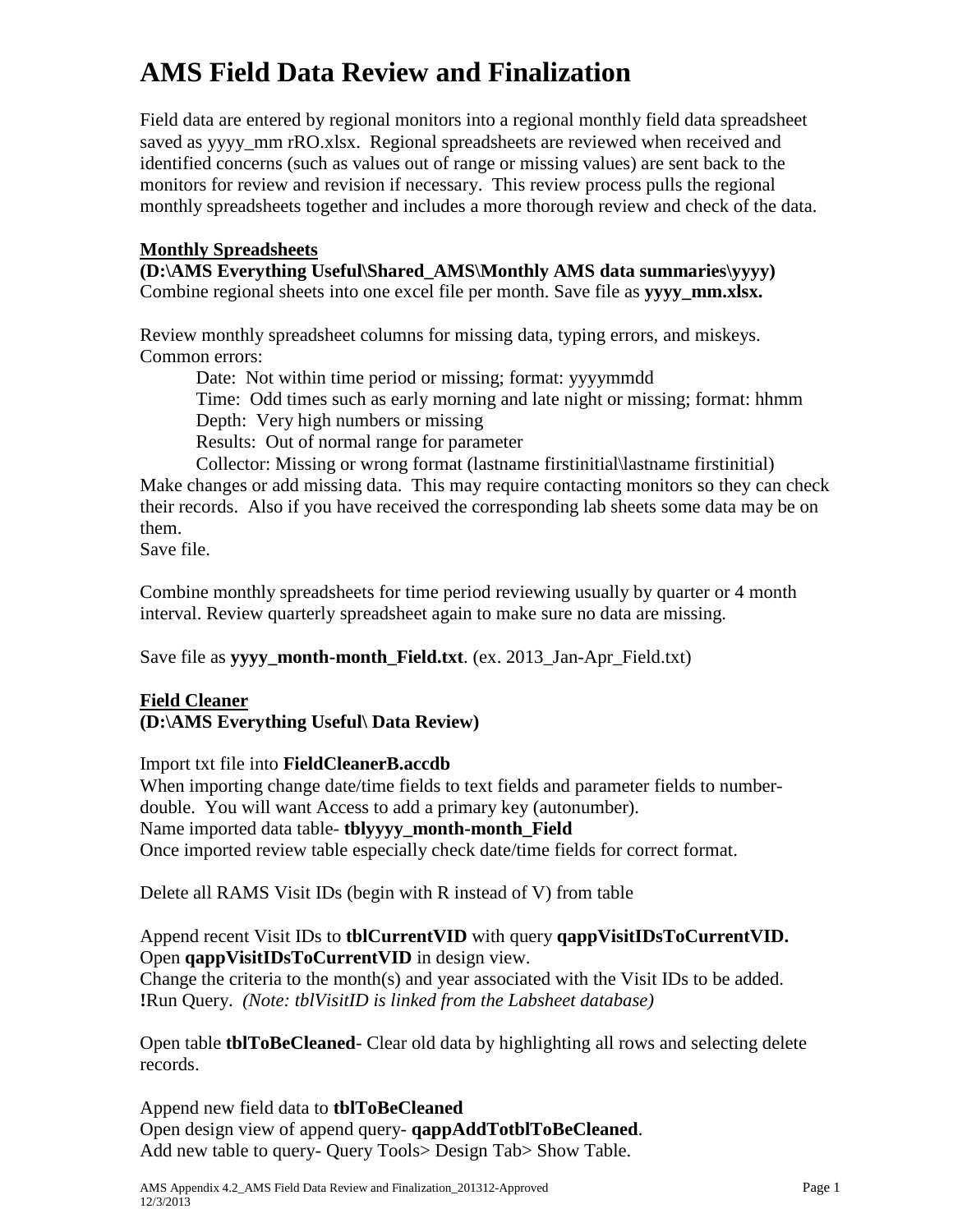Change Table source in query fields to new table and then remove old table from query.

\*\*Make sure you have changed all applicable columns or you may end up losing a column when you remove the old table.

**!**Run query- should say appending ## of rows

Check table **tblToBeCleaned** to make sure all data were included and no columns were lost.

**!**Run macros **mcrRunErrorChecks**- enter start date, end date for time period of field data being reviewed.

#### Check table **tblErrors.**

Go through table to verify or change errors generated by macros. Main errors will be: Mismatch VID, Duplicate VID, Bad date/time, Duplicate Record, and Null Header Info.

Append records back to main table by running- **qappFixedErrorsToMainTable**.

Rerun **mcrRunErrorChecks** until satisfied that no more changes need to be made.

Append records back to main table (**tblToBeCleaned**) each time after checking errors.

## **Stacking Data in JMP (D:\AMS Everything Useful\ Data Review)**

Open JMP. Open Stack Field Data Script- **StackFieldDataRev.JSL** Run Script. You will be asked to select which table to open –select **tblToBeCleaned**. Check the final table that pops up especially the date/time field. Save file as **yyyyField\_month-month.txt**. (ex. 2013Field\_Jan-Apr.txt)

## *\*\*The SQL StackFieldDataRev should stack the field data for you but if not, here are the step by step directions.*

Open JMP Open Database Table- Connect to Access- find FieldCleanerB.accdb**/tblToBeCleaned** Check imported data especially dtmDateTime for blanks. Delete extra date/time fields.

## **Stack Tables**

Table>Stack Without depth-stack columns=  $20, 32, 35, 36, 45, 78, 1351$ Stacked Data column= result Source Label column= methodcode Click **Stack** Delete other method code columns

Table>Stack With Depth- stack columns=  $10, 94, 300, 400, 480$ Stacked Data Column= result Source Label Column= methodcode Click **Stack** Delete other method code columns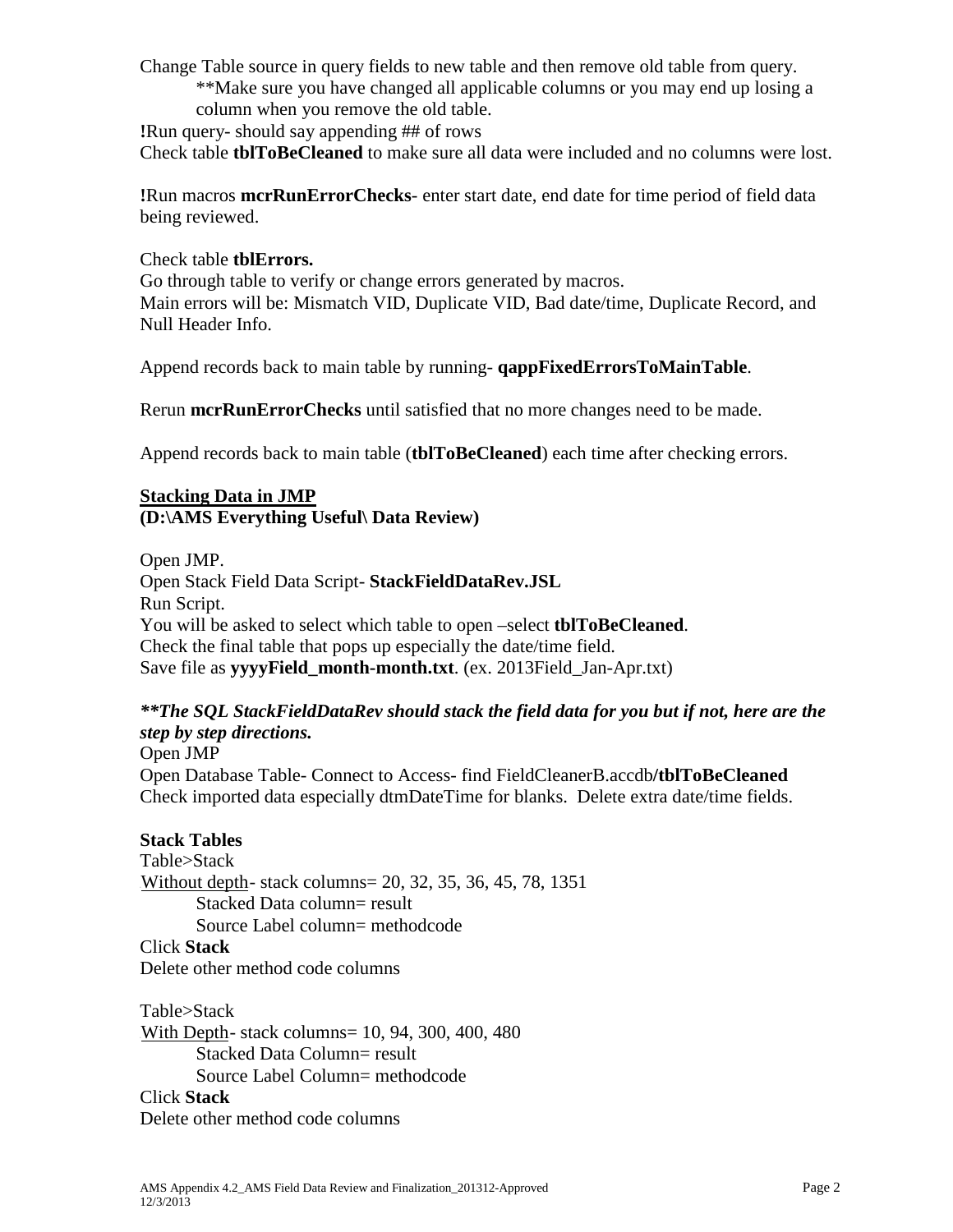### **Concatenate Results tables**

Tables>Concatenate Place both of the newly created tables into selected data table Click **Concatenate** Check newly created table with both "without depth" and "with depth".

Tables>Summary Group by results, statistics by N

Select rows with "**.**" in result Delete selected rows from concatenated table. Save joined table as **yyyyField\_month-month.txt**. (ex. 2013Field\_Jan-Apr.txt) *\*\*This completes JMP process.*

Open text file in Excel to check for "**.**" in fields- Depth, Comments, Collector, etc. This also keeps time in 24hr format when imported into Access. Save file.

## **Data QA (D:\AMS Everything Useful\ Data Review\yyyy\yyyyDataQA.accdb)**

Import saved text file (**yyyyField\_month-month.txt**) into database. Change the following fields to the listed data type: Date/Time- text, result/depth- double, methodcode- text Have Access add a primary key (autonumber). Name imported data table-**tblyyyyField\_month-month.** (ex. tbl2013Field Jan-Apr)

Once imported review table especially check date/time fields for correct format.

Add a field for Month (strMonth) to the table. Save Table. Import updated **tblCurrentVID** from FieldCleanerB.accdb into database. Update the month column in data table through an update query using tblCurrentVID**qupMonthToData.**

## **Check for duplicate Results without Depth**

Create a find duplicates query that looks for duplicate visit ID and methodcode. Review duplicates- this will be for rows with depth. Change criteria in depth field to "is null" to check data without a depth. Review duplicates. Make changes if necessary and delete duplicate rows due to depth profiles.

## **Make Crosstab Query**

Row Heading- Station, methodcode Column Heading- strMonth Count(result) **!**Run query Change criteria in query to run for individual method codes Such as 300- Dissolved Oxygen, 10- Water Temperature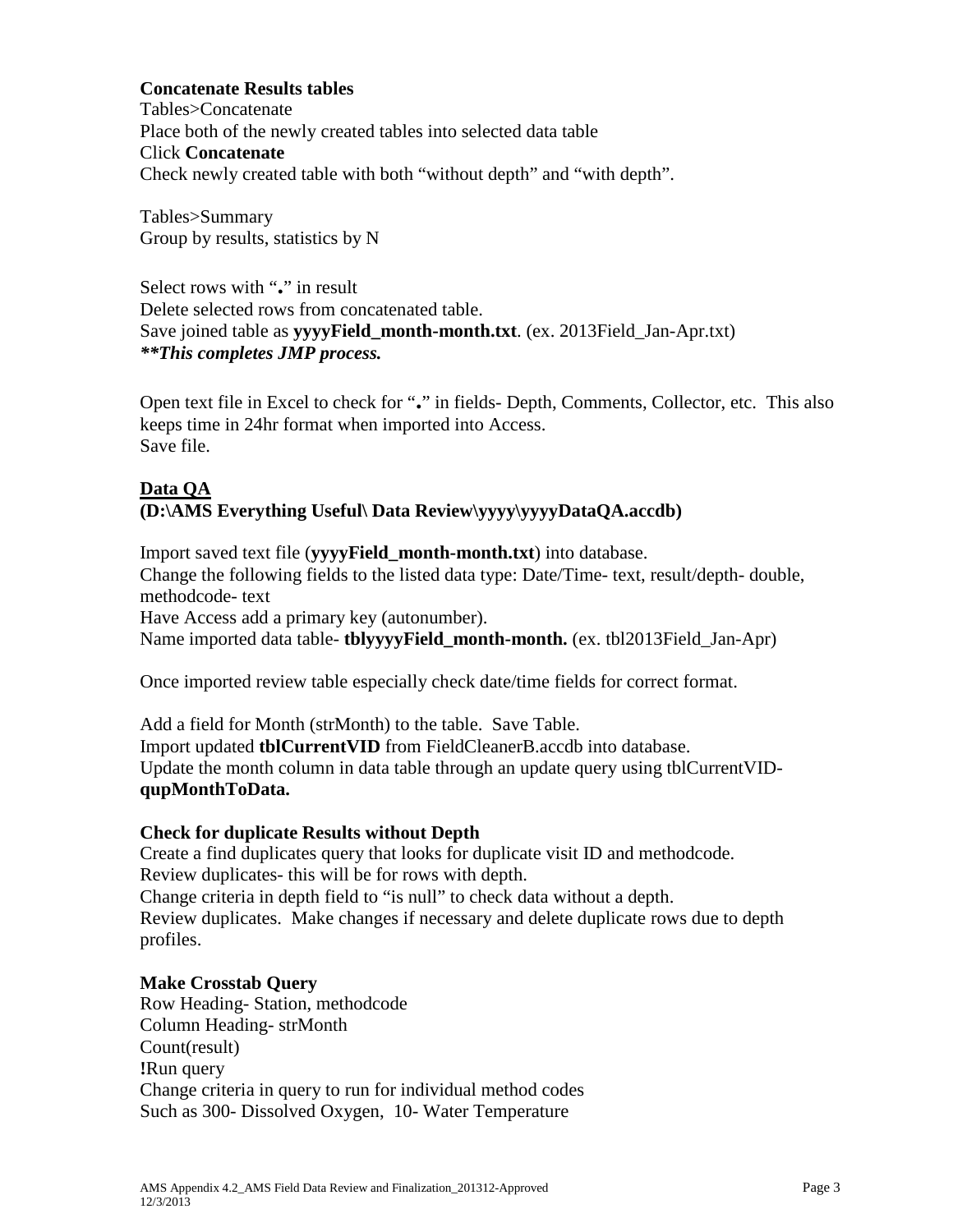Check each query to see if the correct number of results show up for each month. If there are discrepancies then verify there is no result for that station that month. Update missing or incorrect entries.

### **Check for duplicate Results**

Create a find duplicates query that looks for duplicate visit ID, methodcode or duplicate visit ID, methodcode, depth, or duplicate visit ID, methocode, depth, result. Review and make necessary changes.

## **Minimum of DateTime field (with Collector)**

Create a query with Visit ID, station, collector and dtmDateTime(min). Change query type to make-table query Name table- **tblyyyyField\_month-month\_MinDTCol !**Run Query- will ask if you want to append to new table- click **yes**.

## **Update DateTime to Minimum DateTime** (not always necessary)

Make a backup copy of field data table- save as **tblyyyvField month-month Copy**. Create an update query with table **tblyyyyField\_month-month\_MinDT** and Field data table **tblField\_month-month.** Relate tables by strVisitID. Use DateTime field from Field data- update to minOfdtmDateTime field. **!**Run query

### **Check Range of Result values- (This is done in basic check of monthly spreadsheets but another look does not hurt.)**

Create a query with max, min and count of results for each method code Columns- methodcode, displayname, result(count), result(min), result(max) Look for appropriate ranges of data, i.e. at or above detection limits, decimal places

## **Check for null values**

Create a query with each column in the results table included. In the criteria start on the first line for the first column and type "is null". Continue this for the other columns except the comments and depth fields but go down one line each time. This should let you know if something is missing.

## **Check Comments field**

Review comments- remove any unnecessary comments that should not carry on with the data.

For all dissolved oxygen (300) readings with "LDO" comments, replace methocode 300 with LDO. Remove LDO comments from all comments.

## **Compare Results by Station to previous 5 years of data**

Create a min, max, count table for each station by methodcode based off the historical data (last 5 or more years). (current table **tblStationDataRanges\_2008-2012**)

Compare min/max to new data.

## Open design view of **qryCompareResultsToMinMaxField**

Add new data table (**tblyyyyField\_month-month)** to query and change Table source to new table -then remove old table from query.

Create relationships between tables to include stationcode=strStation and methodcode=methodcode.

**!**Run Query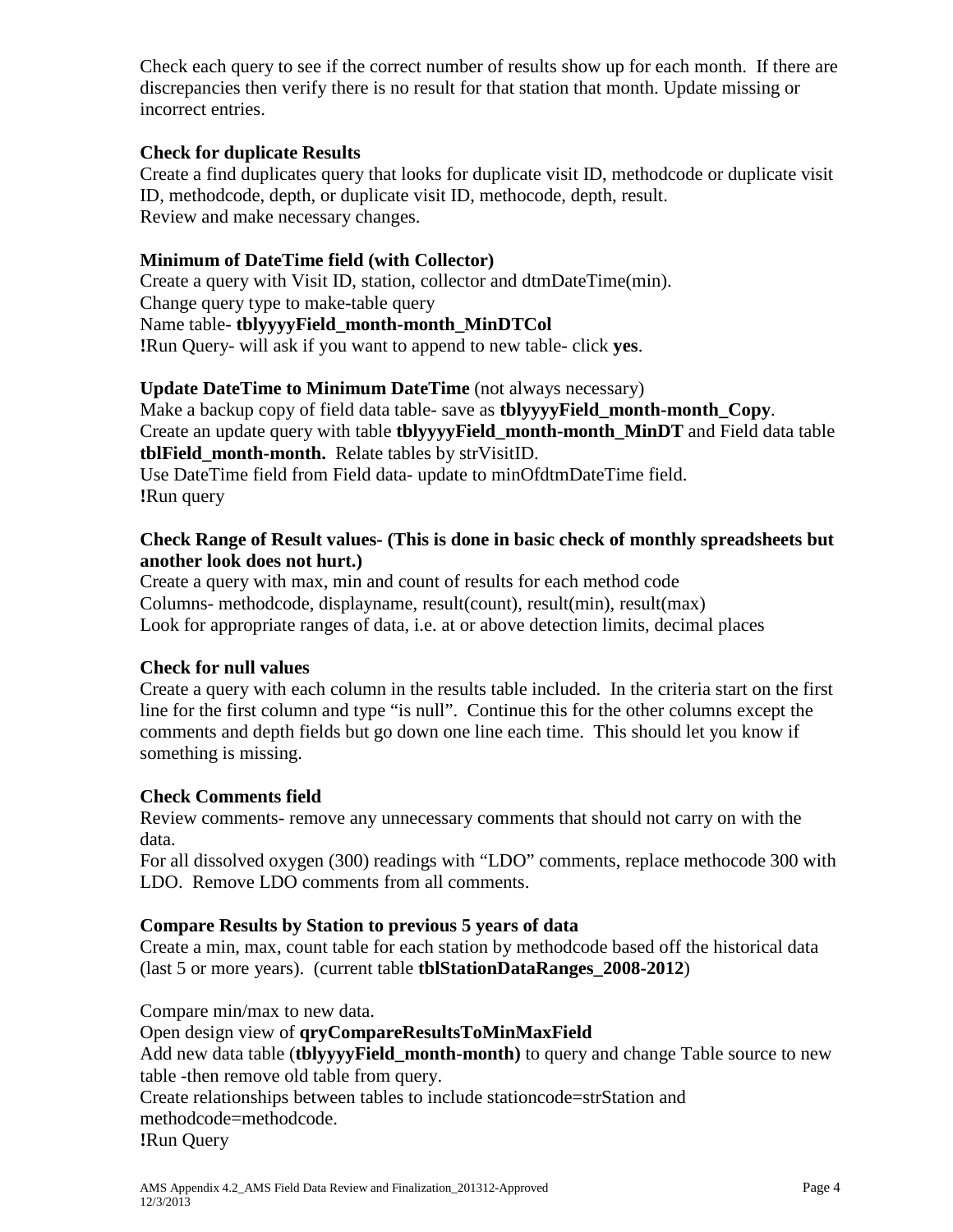Review results that have a "!!!" in either the min or max column. Check with monitors for verification of results that don't seem reasonable.

## **Random Sample Set- Compare against field data hard copies**

Open the table **tblyyyyField\_month-month** in JMP

Tables> Summary Group by VisitID, station, datetime, collector Statistics- blank

Create a random subset from the summary table

Tables>Subset>Random sampling rate- enter a % (eg 0.05). Percentage will depend on number of results and feasibility to review. Click- Link to original data table. Click OK. Save subset table as **Subset of 'tblyyyyField\_month-month' RandomReview.txt**

Select all records in the subset table. Go back to the original table **tblyyyyField\_monthmonth** in JMP and create a subset table from the selected rows.

Tables>Subset>Selected rows

Click- Link to original data table.

Save subset table as **Subset of 'tblyyyyField\_month-month' RandomReviewData.txt**. This table will include the individual data points related to the first random subset table.

Split the data from the selected rows subset table for reviewing convenience. Tables>Split Split columns- result Split by- methodcode Group by- strVisitID, strStation, dtmDateTime, dblDepth Check "Keep all remaining columns" Click **Ok.** Rearrange order of methodcodes to match field data spreadsheet. - 94, 10, 300, 400, 20, 480, 45, 32, 36, 1351, 35, 78 Save as **Subset of 'tblyyyyField\_month-month' RandomReviewData\_Split.txt**

Open table in Excel and format for review purposes.

Open file **Subset of 'tblyyyyField\_month-month' RandomReview.txt** in Excel. Sort sampling events by regional office (by collector) and format table.

Save file as **Subset of tblyyyyField\_month-month\_#.xlsx**. (ex. Subset of tbl2013Field\_Jan-Apr $60.x$ lsx)

Send email to regional office monitors and request copies of the original hard copies for the selected sampling events.

Review field data hard copies against file **Subset of 'tblyyyyField\_month-month' RandomReviewData\_Split.txt**. Note any values that were not recorded on the hard copy but appear in the electronic version, no original hard copy could be found, and those where the hard copy version does not match the electronic version.

Remove values that were not recorded on the hard copy or no hard copy is available. Revise values to hard copy versions for those that do not match.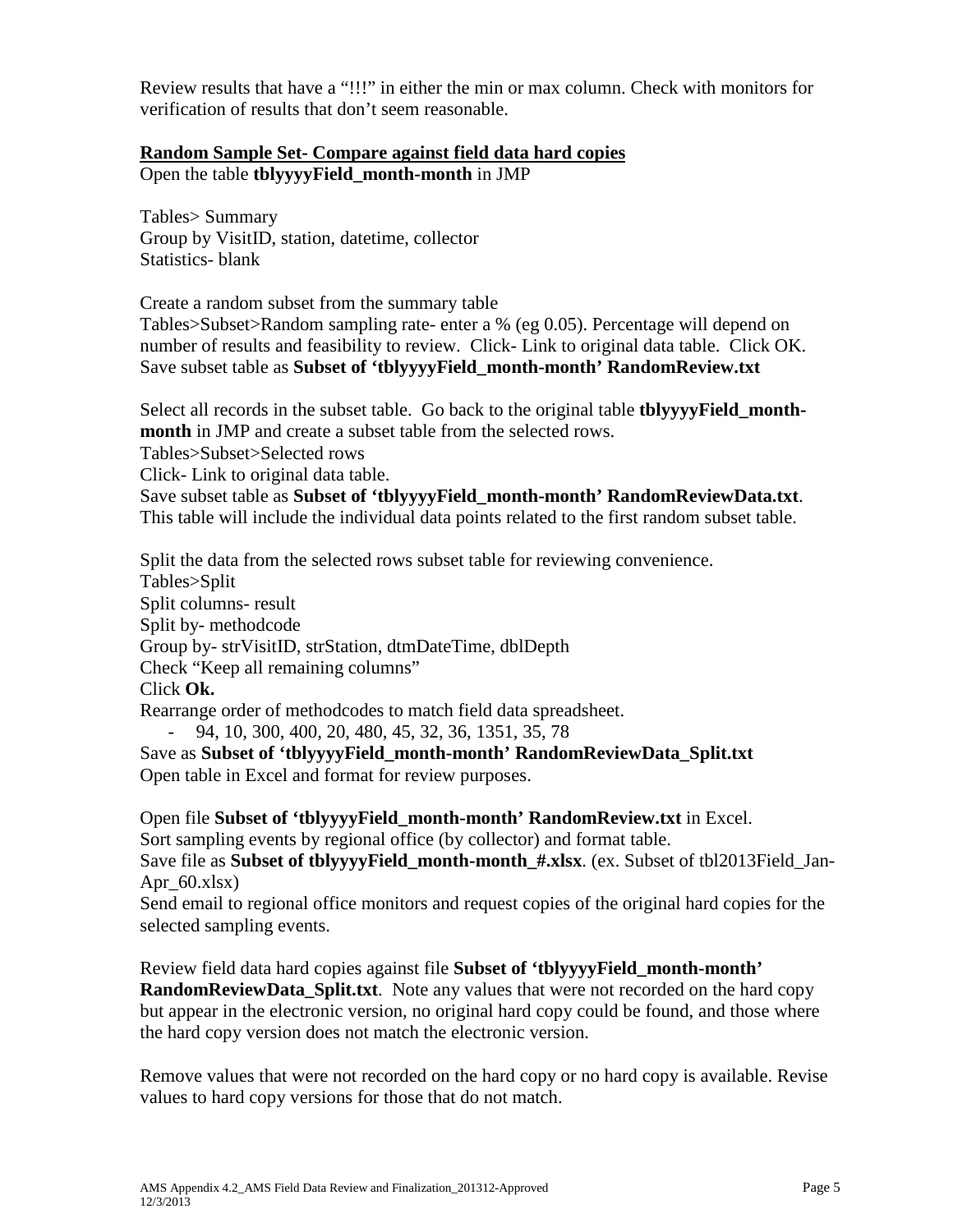## AMS Lab Results Review Checklist

|                                                 |  | $\mathsf{to}$ ______________   |  |
|-------------------------------------------------|--|--------------------------------|--|
| Export Data from LABWORKS- AMSPULL              |  |                                |  |
|                                                 |  |                                |  |
|                                                 |  |                                |  |
|                                                 |  |                                |  |
| # of Results: _________________________         |  |                                |  |
|                                                 |  |                                |  |
| yyyy_DataQA.accdb                               |  |                                |  |
|                                                 |  | # of records: _______________  |  |
|                                                 |  |                                |  |
| Remove_Title_Results: #________                 |  | # of records: ________________ |  |
| Remove Extra Records: # _________               |  | # of records: ____________     |  |
| <b>Review for Missing Reports</b>               |  |                                |  |
|                                                 |  |                                |  |
| Agency, Location Code, and Sample Collector     |  |                                |  |
| Collection Time                                 |  |                                |  |
|                                                 |  |                                |  |
|                                                 |  |                                |  |
| Sample-Depth                                    |  |                                |  |
| Matrix and Location_Type                        |  |                                |  |
| FieldSample_ID (Visit IDs)<br>Notes:            |  |                                |  |
| Analyte_Names<br>Notes: _______________________ |  |                                |  |
| Combination_Result                              |  |                                |  |
| Qualifiers<br>Notes:                            |  |                                |  |
|                                                 |  |                                |  |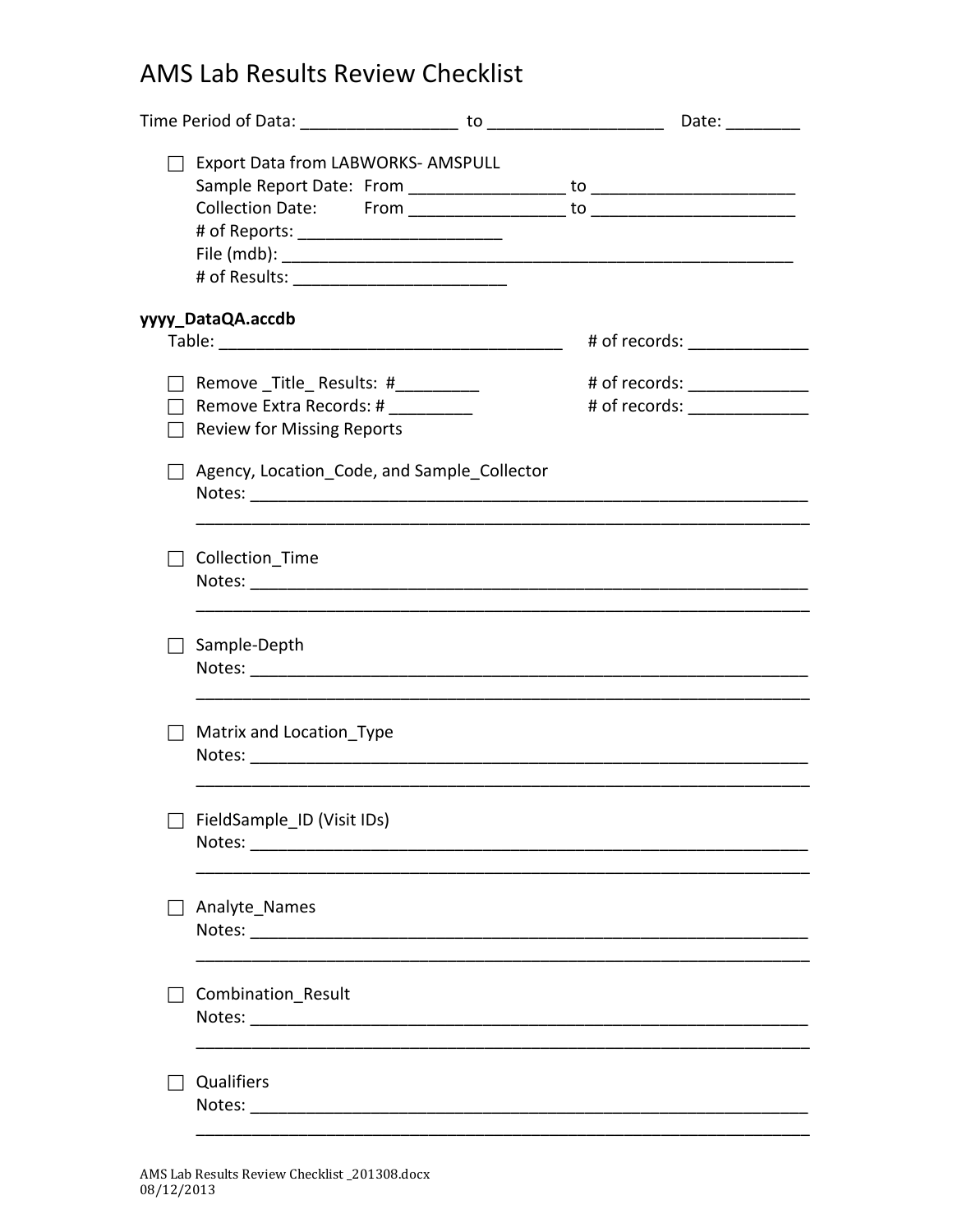| <b>Missing Results</b>                                                                           |  |  |
|--------------------------------------------------------------------------------------------------|--|--|
| <b>Duplicate Results</b>                                                                         |  |  |
| Sample_Comments fields                                                                           |  |  |
| <b>Combine Sample_Comments</b>                                                                   |  |  |
| Range of Results                                                                                 |  |  |
| <b>Results by Station</b>                                                                        |  |  |
| 5 year Comparison                                                                                |  |  |
| Random Sample Set: ______% of Data ______ # of Results<br>Notes: __________                      |  |  |
| Flag QC samples with Hits and Corresponding stream samples<br>Dissolved (DFB#): ________________ |  |  |
|                                                                                                  |  |  |
| # of records: ____________________________                                                       |  |  |
| by: $\overline{\phantom{a}}$                                                                     |  |  |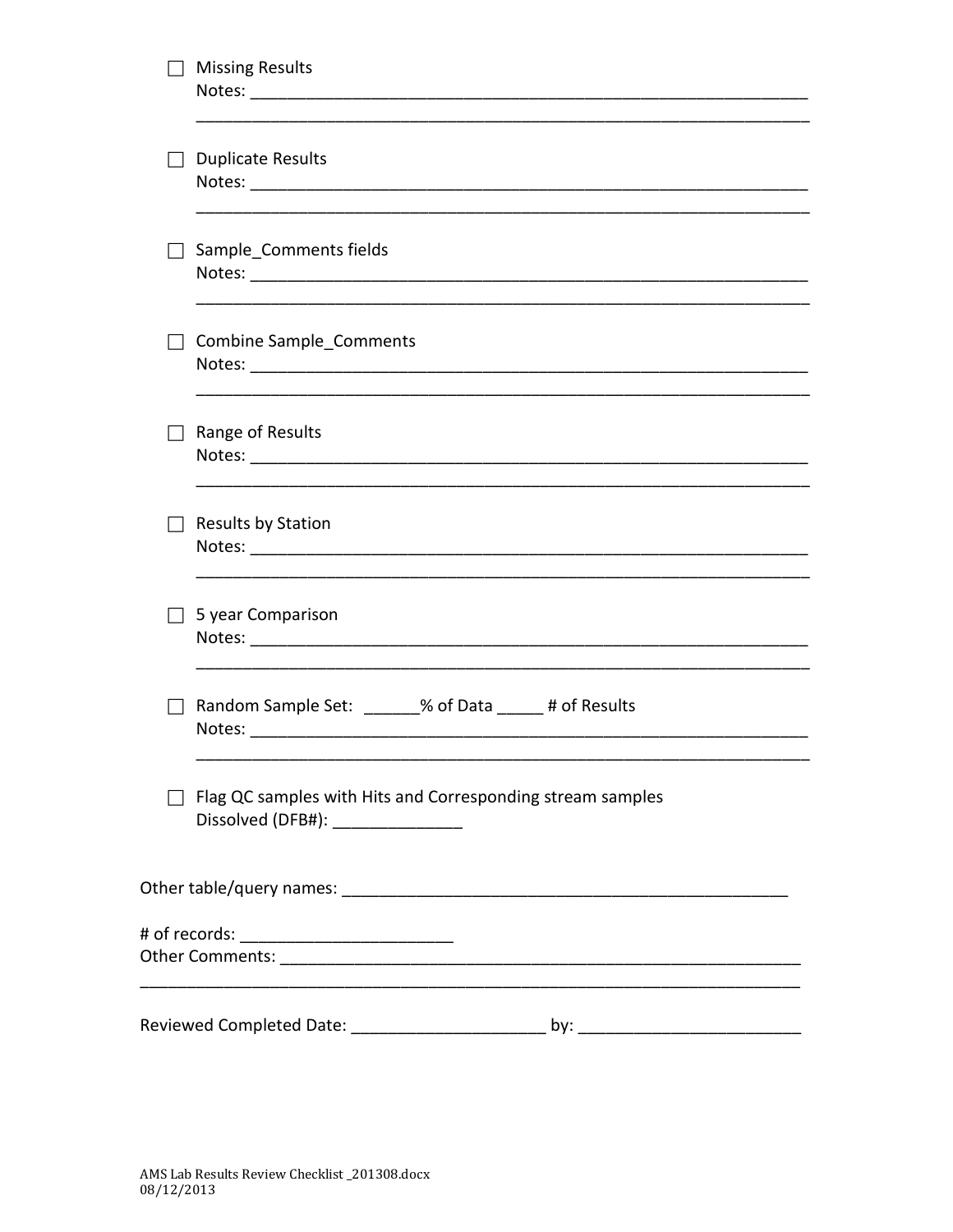## **AMS Lab Results Review and Finalization**

AMS data are reviewed every four months. This provides time for the Lab to report analysis and enough data to compare results at each station.

Lab data are exported from the Chemistry Lab's LABWORKS database. Access to LABWORKS is available online at <https://sg.ncdenr.org/Citrix/XenApp/auth/login.aspx>. The Chemistry Lab has detailed instructions on accessing LABWORKS on their website<http://portal.ncdenr.org/web/wq/lab/staffinfo/labworks>.

Data are then reviewed for completeness, accuracy and format.

## **LABWORKS Export**

### Cross Reference Search

From the Desktop, double-click **Search** and single-click **Cross Reference**. In the Cross Reference Search window, select **AMSPULL** from the Available search routines and click **OK**. For Sample Report date, **enter the start and end reporting dates**. (End date should be the day of or day before of when you are running the query in order to receive the most up-to-date reports.) For Collection date, **enter the start and end collection dates** for the time period of data review. Once the query has run, click **Exit** to close the window.

### Export Sample Data

From the Desktop, double-click **Reports** and single-click **Export Sample Data**. In the Data Export and Conversion to Electronic Formats window, select **Cross Reference Search** on the left toolbar. The AMSPULL search information should appear in the window as the last search. Click **View Selections** and if a window pops up noting the selection criteria returned many samples, click **Yes** to continue querying data. Once all the reports appear in the bottom window, click **Enter Selection**.

The Export details window will appear. The available formats should be **ANDREARAMS** in the top right window. Click the **Specify Output file** button. Select the location on your C: drive to export the file to. (If you want to place in a folder, the name cannot have spaces in it. Currently use LabworksExports folder.) The file name can also be changed here. Save the file as **AMSyyyy\_Mon-Mon\_yyyymmdd.mdb** (ex. AMS2012 Jan-Apr 20130729.mdb). File will export as a Microsoft Access® database. Then click the **Export Sample Data** button. The data will export which can take a while depending on the amount of results being exported.

Once the data have completed exporting, open the database **AMSyyyy\_Mon-Mon\_yyyymmdd.mdb** and review briefly to verify results and fields exported.

## **Lab Data QA**

**(D:\AMS Everything Useful\ Data Review\ yyyy Data Review \ yyyyDataQA.accdb)**

Import table **FLATDATA** from **AMSyyyy\_Month-Month\_yyyymmdd.mdb** into database. Rename imported data table- **tblyyyyLab\_Mon-Mon** (ex. tbl2013Lab\_Jan-Apr)

Review imported table for correct number of records and format.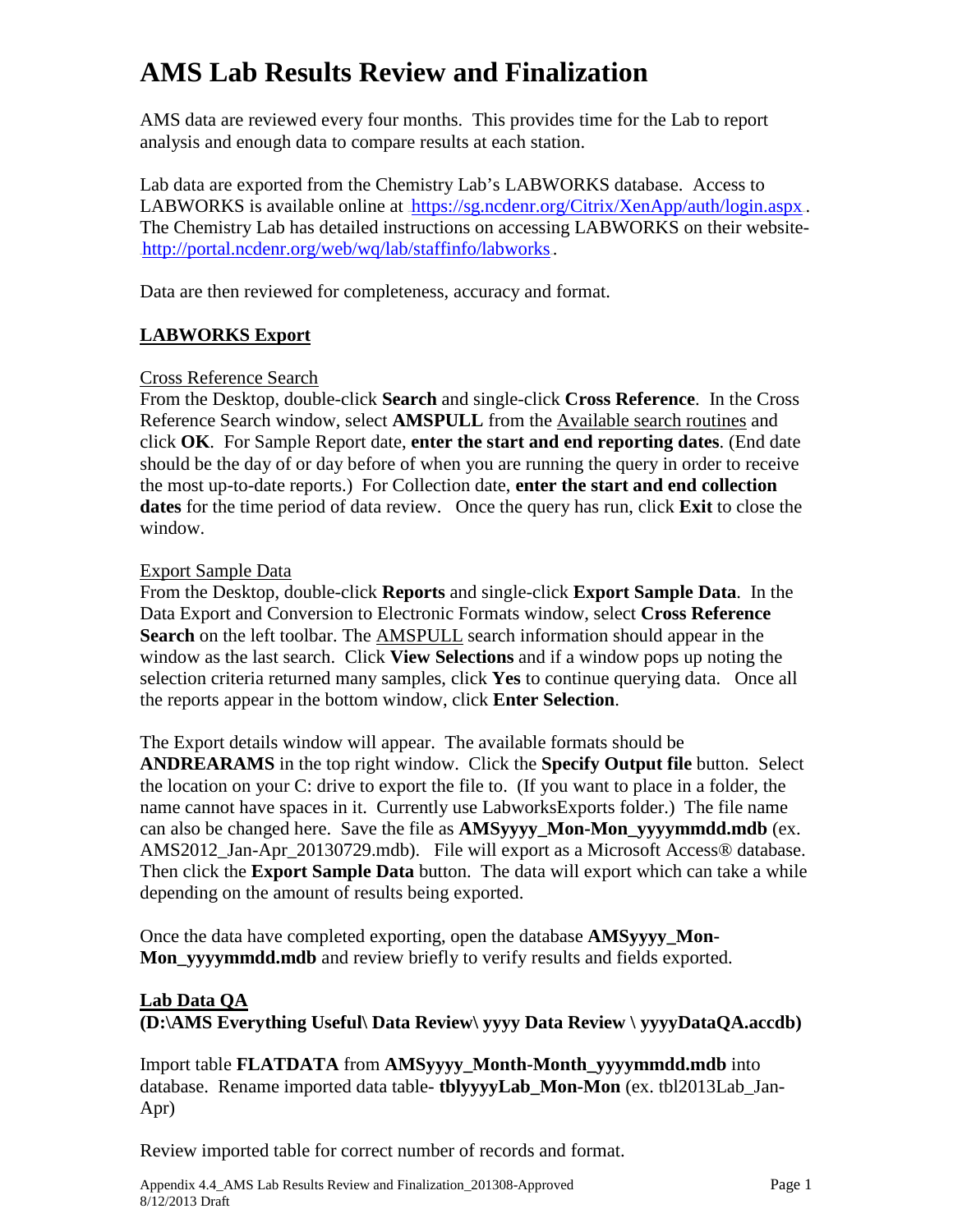Remove " Title " results Delete records with "\_Title\_" in the Combination\_result field. This appears for Color (PT & ADMI) and Wet\_Icchrom.

#### Review for non-AMS reports

Delete records for Visit IDs not during review period, other non-AMS stations, etc.

#### Check for Missing Reports by Event

*Event Query* Create query with data table **tblyyyyLab\_Mon-Mon** and **tblCurrentVID.**  Create relationships between tables to include FieldSample\_ID=strVisitID. Include fields Agency, Sample\_ID, Location\_Code, Collection\_Date, Collection\_Time, FieldSample\_ID and strMonth. Totals  $\Sigma$ , group by for all fields. Save query as **qryyyyyLab\_Mon-Mon\_Reports.** 

#### *Make Crosstab Query*

Create a crosstab query based on **qryyyyyLab\_Mon-Mon\_Reports.** Row Heading- Location\_Code Column Heading- strMonth Calculation- Count(SampleID) **!**Run query and save as **qryyyyyLab\_Mon-Mon\_Reports\_Crosstab.**

#### *Review Crosstab Query*

Review to see if correct number of lab reports and QC reports per station and month. If any reports are missing, check if samples were collected or if data did not pull from Labworks and why. If samples were not collected, note for future use in review process. If data did not pull from Labworks, check to see if Project Account Code in Labworks is equal to AMBIENT, date entered correctly (must be within range requested) or another issue. Contact Lab for corrections. Re-export data once Lab has made corrections.

During review of crosstab results, revisions to dates or regions may be found. Update data based on crosstab review.

#### Check Agency, Location\_Code and Sample\_Collector

Review the Agency, Location Code and Sample Collector fields to make sure the results match correctly and are spelled correctly. Check reports and revise accordingly.

#### Check Collection\_Time

Review Collection Time field for 00:00 or times very early and very late. Check reports and revise accordingly.

#### Check Sample\_Depth

Review Sample Depth field. Stream samples should be at 0.1 or greater for photic zone samples and QC samples should be blank. Check reports and revise accordingly.

#### Check Matrix and Location\_Type

Review Matrix and Location\_Type fields. For Matrix, stream samples should be SURFACEWATER and QC samples should be BLANKWATER. For Location\_Type,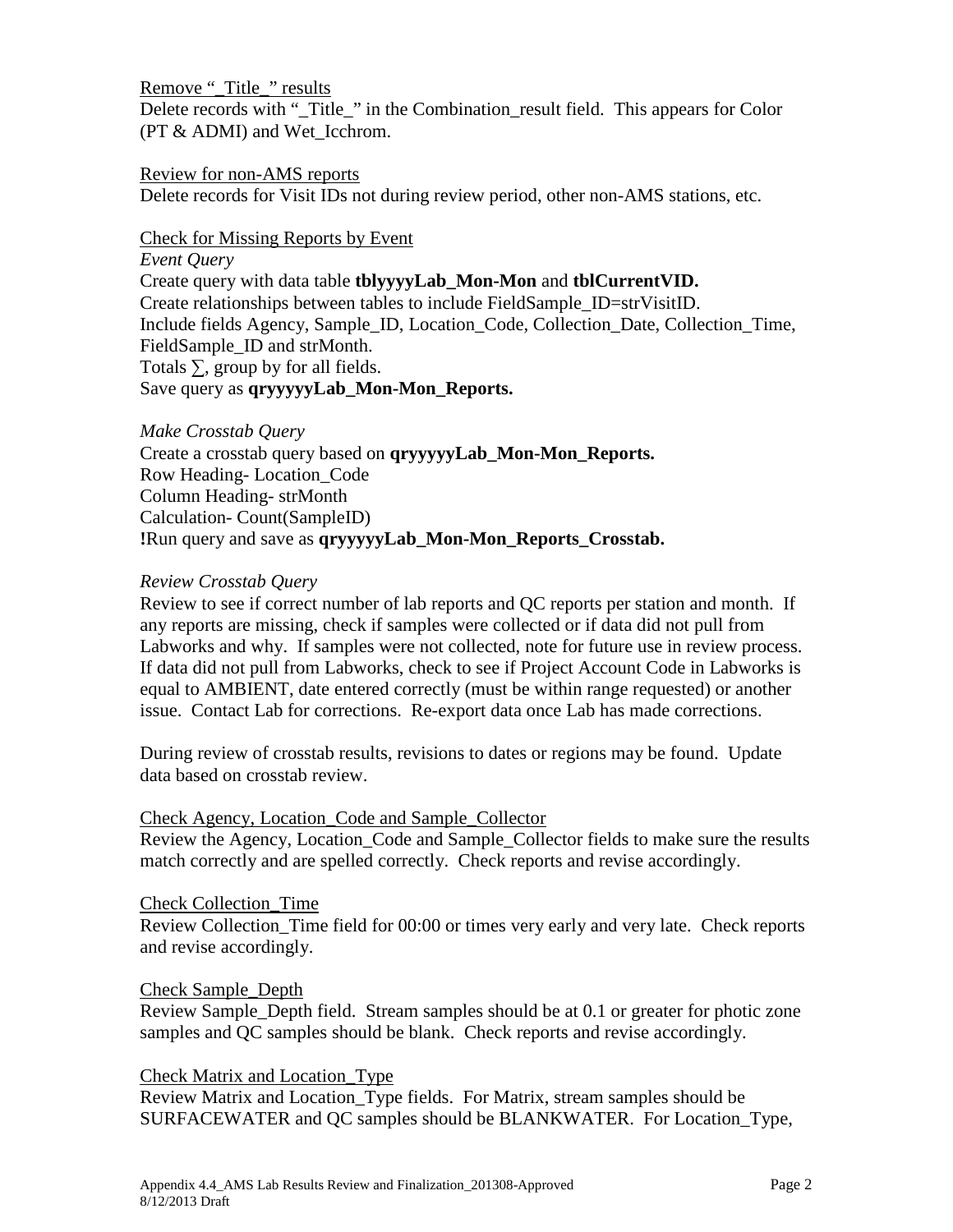## stream samples should be RIVER/STREAM, CANAL, ESTUARY, RESERVOIR or LAKE depending on location and filter blanks (DFB#) should be FILTER BLANK.

#### Check FieldSample\_ID (Visit IDs)

Review FieldSample\_ID field. Stream samples should have a Fieldsample\_ID (format V######, ex. V02345) and QC should be blank. Check reports and revise accordingly.

Create a "Find Unmatched Query" with the query wizard to compare **FieldSample\_ID** (tblyyyyLab\_Month-Month) and **strVisitID** (tblCurrentVID). Review any unmatched Visit IDs. QC samples will not have a Visit ID and should be blank.

#### Check Analyte Names

Review Analyte\_Name field for misspellings. Contact lab if necessary and revise accordingly.

#### Check Combination\_Result

Review Combination\_Result field. If a qualifier (X#, Z#) is reported as a result, move to the qualifier field.

#### Check Qualifier

Review Qualifier field. Remove any spaces and add commas to separate individual qualifiers if more than one reported. May need to increase qualifier field size to 10.

#### Check for Missing Samples

Create a crosstab query to check for missing samples. Row Heading- Location\_Code Column Heading- Analyte\_Name Calculation- Count(Combination\_Result) Copy and Paste Special query results to Excel (This can be done in Access but Excel provides more formatting options to make it easier to review). Save excel file as **AMS\_yyyyLab\_Mon-Mon\_Crosstab.**

Review to see if correct number of results per station and analysis. If any results are missing, check if samples were collected or if samples were incorrectly reported (total vs. dissolved). If samples were not collected, note for future use in review process. If samples were incorrectly reported, contact Lab for corrections. Re-export data once Lab has made corrections.

#### Check for Duplicate Results

Create a "Find duplicates query" from **tblyyyyLab\_Mon-Mon** that looks for duplicate SampleID, Location Code, Analysis Code, Analyte Name, and Combination Result.

#### Check Sample\_Comments-line\_# fields

Review Sample\_Comments\_Line\_# fields. Labworks export format ANDREARAMS pulls the first 15 Sample\_Comments\_Line\_# fields. More can be added, if necessary. Remove any sample comments that do not relate to an analyte/analysis. This may require deleting some sample comments and keeping others. If all sample comments are removed then the Sample\_Comments field should be updated to "N". The sample comments should also be checked for spelling and extra spaces.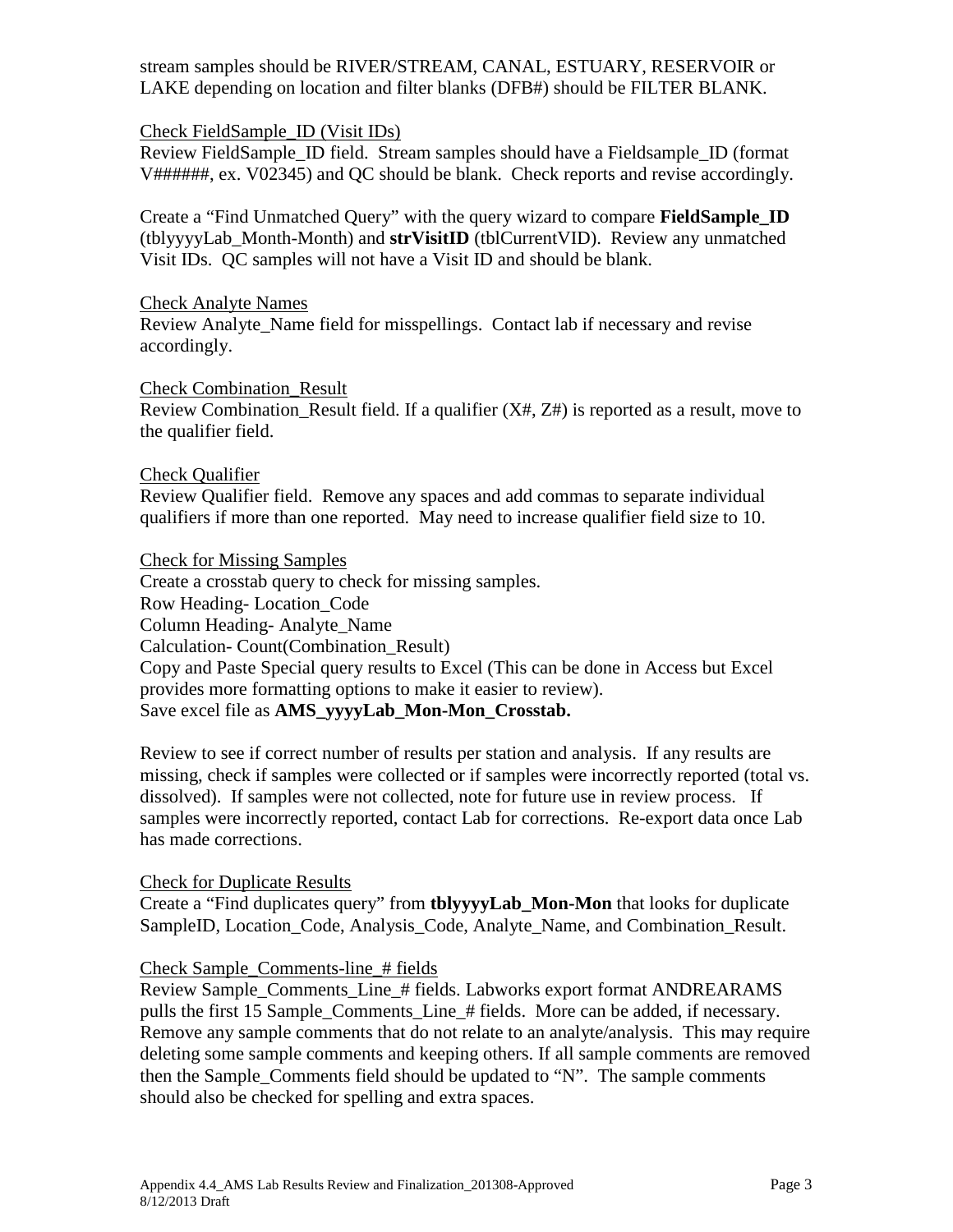Combining Sample Comments

Add **Sample\_Comments\_Memo** and **Results\_Comments\_Memo** fields to **tblyyyyLab** Mon Mon. Data type= **Memo** and placed at end of field list.

Update **Sample\_Comments\_Memo** with all the Sample\_Comments\_Line\_# fields with comments in them. Create an Update query with the Sample\_Comments\_Memo and all the needed Sample\_Comments\_Line\_# fields.

Sample Comments Memo: update to [Sample Comments Line 1]  $&$  "  $&$ 

[Sample\_Comments\_Line\_2] & " " & [Sample\_Comments\_Line\_3] & " " &

[Sample Comments Line 4] & " " & [Sample Comments Line 5]  $&$ .......

Criteria- Line 1- is not null and not ""; Line 2- is not null and not ""; Line 3- is not null and not "";......

**!**Run Query

Check Sample\_Comments\_Memo for format (add spaces) and remove any extras that were missed in the earlier review. Spell check the comments and correct.

Check Range of Combination\_Result values

Open table **tblyyyyLab\_Mon-Mon** in JMP. Change Combination\_Result field to numeric, continuous. Create a Summary table with Min, 25%, 50%, 75%, and max for Combination\_Result and group by Analysis\_Code and Analyte\_Name. Save as a text file.

Open in Excel and Review. Look for appropriate ranges of results, i.e. at or above

detection limits, decimal places.

Check Combination\_Result by Location\_Code and Analyte\_Name

Open table **tblyyyyLab** Mon-Mon in JMP. Change Combination Result field to numeric, continuous.

Analyze- fit y by x;  $x=Location\_Code$ ,  $y=Combination\_Result$ , group by  $=$ Analyte\_Name, Agency

Review graphs looking for outliers.

Check Results by Station to previous 5 years of data

Create a min, max, count table for each station by methodcode based off the historical data (last 5 or more years). (current table: tblStationDataRanges\_2008-2012)

## Open design view of **qryMethodCodeAddition**

Add new data table (**tblyyyyLab\_Mon-Mon**) to query and change Table source to new table -then remove old table from query.

Create relationship between tables for Analyte\_Name (**tblyyyyLab\_Mon-Mon**) = Analyte\_Name (**refCharacteristicTranslation**) and include all records from **tblyyyyLab\_Mon-Mon** and only matching for **refCharacteristicTranslation**. Check the query table to make sure all Analyte\_Names are included in table **refCharacteristicTranslation**.

Change query to a make-table query with the new table name= **tblyyyyLab** Mon-**Mon\_methodcode**.

**!**Run query.

Open table **tblyyyyLab\_Mon-Mon\_methodcode** in design view. Change Combination\_Result to number-double. Save table.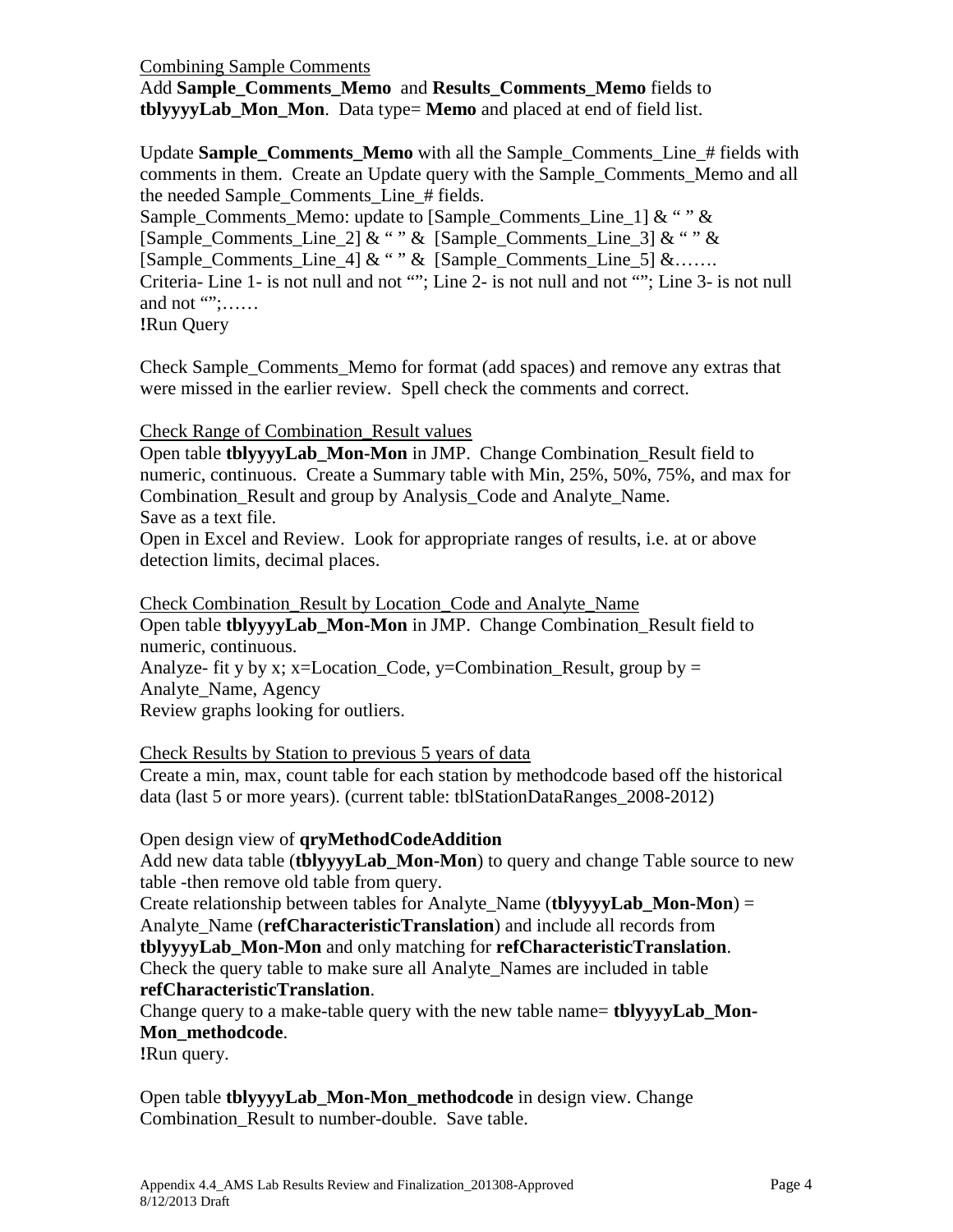Compare min/max to new data.

Open design view of **qryCompareResultsToMinMaxLab-Labworks** Add new data table (**tblyyyyLab\_month-month\_methodcode**) to query and change

table source to new table -then remove old table from query.

Create relationships between tables to include Location\_Code=stationcode and methodcode=methodcode.

**!**Run query.

Review results that have a "!!!" in either the min or max column against the lab sheets to check for typo's. Correct typo's and check with lab for other outrageous results that don't seem reasonable.

Check Random Sample Set of Combination\_Result

Open table **tblyyyyLab\_Mon-Mon** in JMP.

Table>Subset>Random sample- pick a % (eg 0.05 or 0.025). Percentage will depend on number of results and feasibility to review.

Save new table as a text file- **Subset of 'tblyyyyLab\_Mon-Mon'.txt**. (ex. Subset of 'tbl2013Lab\_Jan-Apr'.txt)

Open text file in Excel and format. Save a .xlsx file and print.

Check results against hard copy lab reports to make sure database matches the lab reports.

Correct any changes.

Flag QC samples with Hits and corresponding stream samples Add **QC\_Flag** field to **tblyyyyLab\_Mon\_Mon**. Data type= **Yes/No** and placed after Secondary Result and before Sample Collector. Save.

Update table source in query **qryEBhits** with table **tblyyyyLab\_Mon-Mon**. Run query to see QC Samples with hits.

Use query **qryReviewID** to view and flag samples with related QC hits. Flag QC sample and stream sample as follows: DFB# flagged if analyte  $\geq$  PQL (not U) or X# or Z# qualifier.

Also flag stream sample results if no QC sample was collected. Report and Analyte crosstab reviews will help with identifying missing QC samples.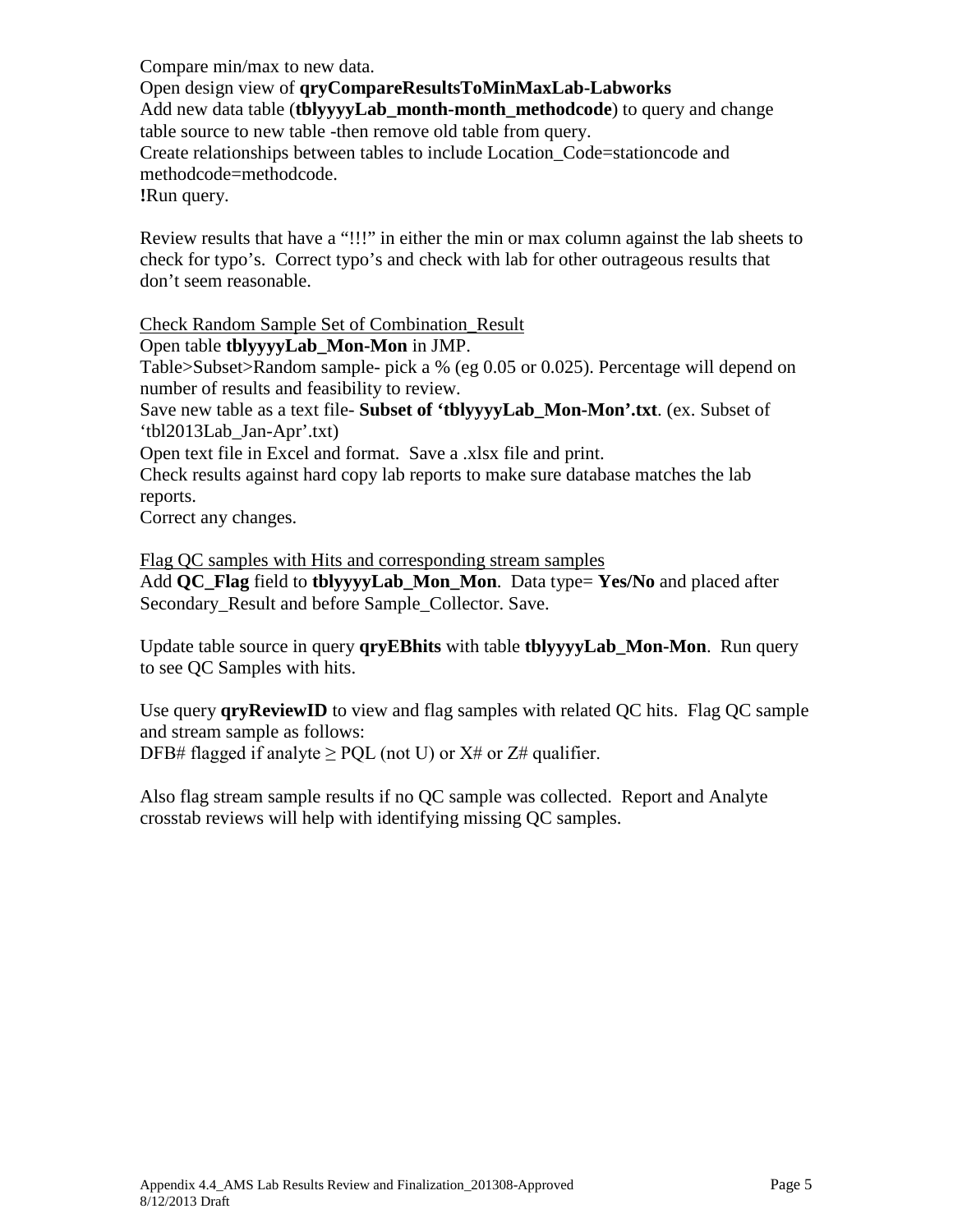## AMS Field and Lab Data into Results Database Checklist

| yyyyDataQA.accdb<br><b>Compare DateTime for Results</b>                                                                             |                                                                                  |  |  |  |  |
|-------------------------------------------------------------------------------------------------------------------------------------|----------------------------------------------------------------------------------|--|--|--|--|
| Combine Field and Lab Data                                                                                                          |                                                                                  |  |  |  |  |
|                                                                                                                                     | Check Changes in Data due to JMP                                                 |  |  |  |  |
| <b>Calibration Sheet review</b>                                                                                                     |                                                                                  |  |  |  |  |
|                                                                                                                                     | # of missing sheets: ______________# of records removed: _______________________ |  |  |  |  |
| # of records:______________________                                                                                                 |                                                                                  |  |  |  |  |
| AMSData13_be.accdb<br><b>Backup Results Table</b>                                                                                   |                                                                                  |  |  |  |  |
|                                                                                                                                     | Link Combined Field And Lab Data Table                                           |  |  |  |  |
| $\Box$ Append Data into Main Results Table<br>Original # of results:<br># of results Added:<br>Total:<br><b>NCAMBNT:</b><br>NCSPST: | <u> 1980 - John Stein, Amerikaansk kanton (</u>                                  |  |  |  |  |
| Final # of results:                                                                                                                 | <u> 1980 - Johann Barn, mars an t-Amerikaansk politiker (</u>                    |  |  |  |  |
|                                                                                                                                     |                                                                                  |  |  |  |  |
|                                                                                                                                     |                                                                                  |  |  |  |  |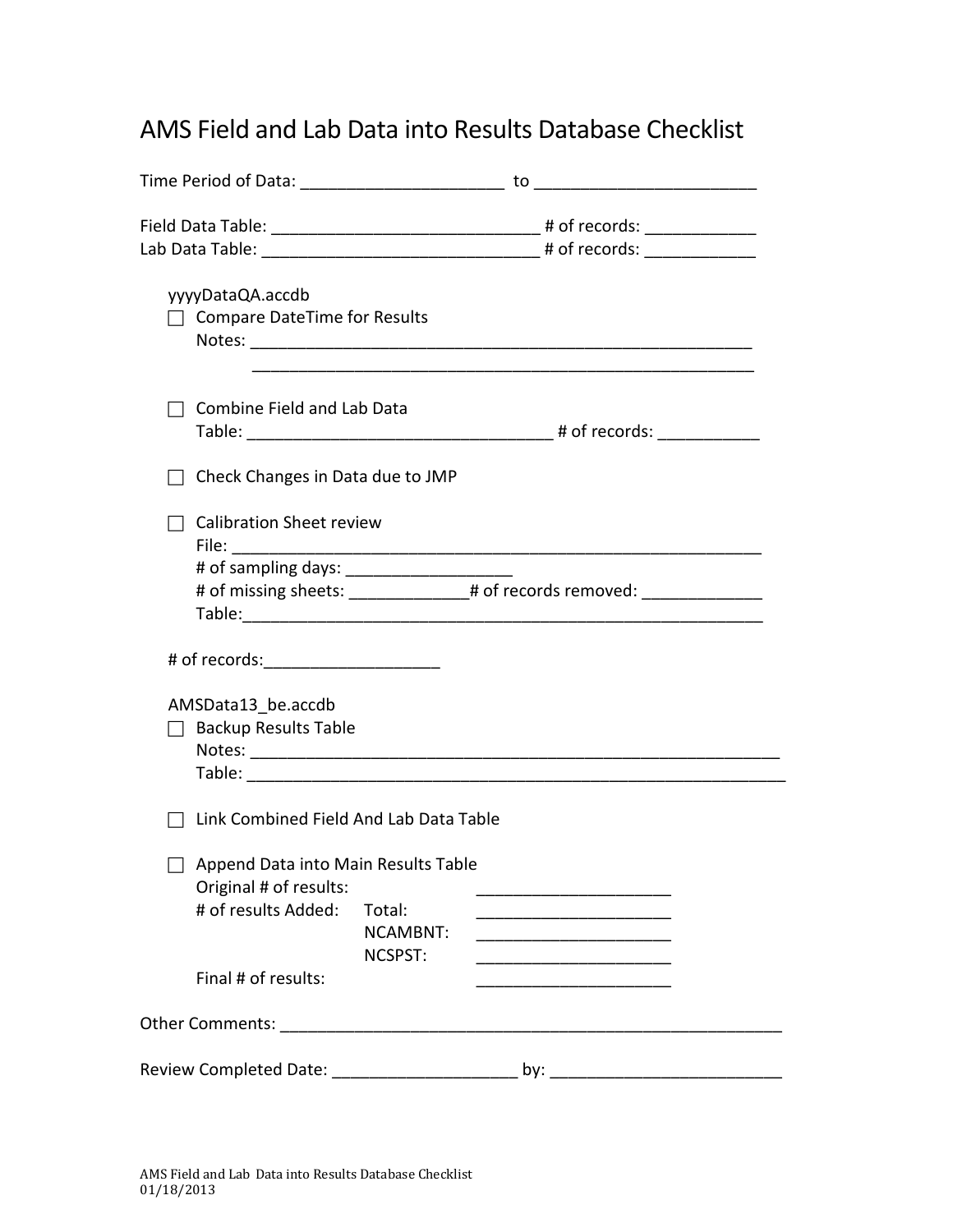# **AMS Field and Lab Data to Main Results Database**

**Data QA**

**(D:\AMS Everything Useful\ Data Review\yyyy\yyyyData QA.accdb)**

## **Compare datetime for both lab and field data**

Open query **qryCompareDateTime\_Lab-Field** in design view.

Add both the new lab and field data tables to query- Query Tools>Design Tab>ShowTable.

Create relationships between the tables to include strStation(Field) = Station(Lab),

 $strVisitID(Field) = VisitID(Lab)$ , and  $Station(Lab) = strStoretNumber(blStation)$ .

Change table sources in query fields to match new tables and then remove old tables from query.

\*\*Make sure you have changed all applicable columns or you may end up losing a column when you remove the old tables.

**!**Run query. This query will let you know which date times do not match in both the field and lab data.

Check all "**!!!**" entries for the correct values. This will require reviewing field data and lab sheets.

Common errors are:

Wrong date on lab sheet- can look at receiving date if there is a question Wrong date in field data- monitor sampled on different date than originally planned or miskeyed data.

Contact monitor if necessary for confirmation of revisions. Correct any mistakes.

## **Combine Field and Lab data**

Copy Lab data table and change name of table to **tblyyyy\_month-month** (ex. tbl2012\_Jan-Apr).

Create an append query to append the field data (**tblyyyyField\_month-month**) to table **tblyvyy** month-month. The field types will need to match in both tables. **!**Run query- will ask if you want to append to table- click **yes**.

## **Round depth field**

JMP likes to change the number of decimal points for depth and results- may need to round fields- Create Update query- update depth field to round([depth\_m],1) **!**Run query

## **Calibration Sheet Review**

Open query **qrySamplingDatesByRegion** in design view.

Add table **tblyyyy\_month-month** to query- Query Tools>Design Tab>ShowTable. Create relationships between the tables to include Station(combined)  $=$ strStoretNumb(tblStation).

Change table sources in query fields to match new table and then remove old table from query.

\*\*Make sure you have changed all applicable columns or you may end up losing a column when you remove the old tables.

**!**Run query. This will provide a list sampling dates by collector for the time period reviewed.

1

AMS Appendix 4.6\_AMS Field and Lab Data to Main Database\_201312-Approved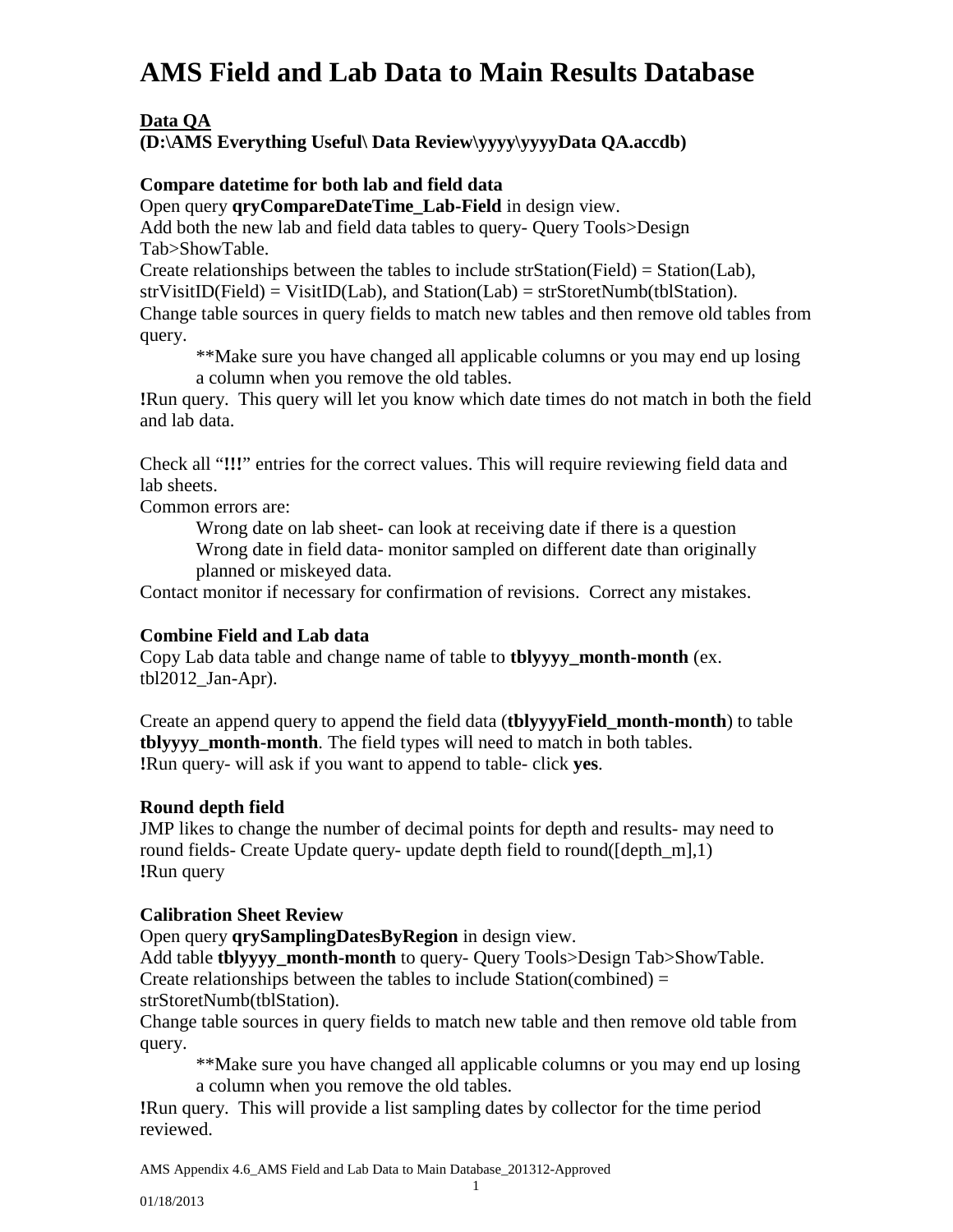Copy table to Excel and paste special as text. Save as **yyyy\_month-month\_CalibrationCompare.xlsx** (ex. 2012\_Jan-Apr\_CalibrationCompare.xlsx).

Open Calibration database (**R:\AMS\AMS Calibration Log**) and query **qryUniqueRegionCollectorDateMeter**. Enter start date and end date for time period of data review.

Copy and paste table into **yyyy\_month-month\_CalibrationCompare.xlsx** in columns next to the values from **yyyyData QA.accdb.** Go through spreadsheet and match entries. Add spaces to the appropriate fields when matching values are not included. This could be due to no calibration sheet for a sampling event or no AMS sampling event for a calibration sheet since the calibration database has all sampling events including AMS.

Review rows with blanks especially sampling events without calibration sheets. Contact regional monitors about missing calibration sheets and if available, add information to database and spreadsheet.

Once all available calibration sheets are entered, review the reports in the Calibration database for DO, specific conductance, and pH.

When post-sampling checks were not completed, not within QC accept criteria, or no calibration sheet is available, then data for associated dates, stations and parameters are flagged in the comments field of **tblyyyy\_month-month** with "to be removed".

Review hard copy calibration sheets to verify failure.

Create a make table query with **tblyyyy\_month-month**. Pull all fields and under the Comments field add the criteria "to be removed\*". Name the new table – **tblyyyy** month-month ToBeRemoved. **!**Run query.

Once the data have been added to the new table, change the query type to delete query. !Run query to remove associated data from table **tblyyyy\_month-month**.

## **AMS** Database

**(D:\AMS Everything Useful\ AMS data\AMSData13.accdb**

**Backup Main Results Table** Copy the main Results table- **tblAMSResults** Save table. (example- tblAMSResultspre2011JFMAData)

## **Import Combined Table**

Export combined table **tblyyyy\_month-month** as a tab delimited text file from yyyyDataQA.accdb.

Import combined Field and Lab data table (**tblyyyy\_month-month**) to database.